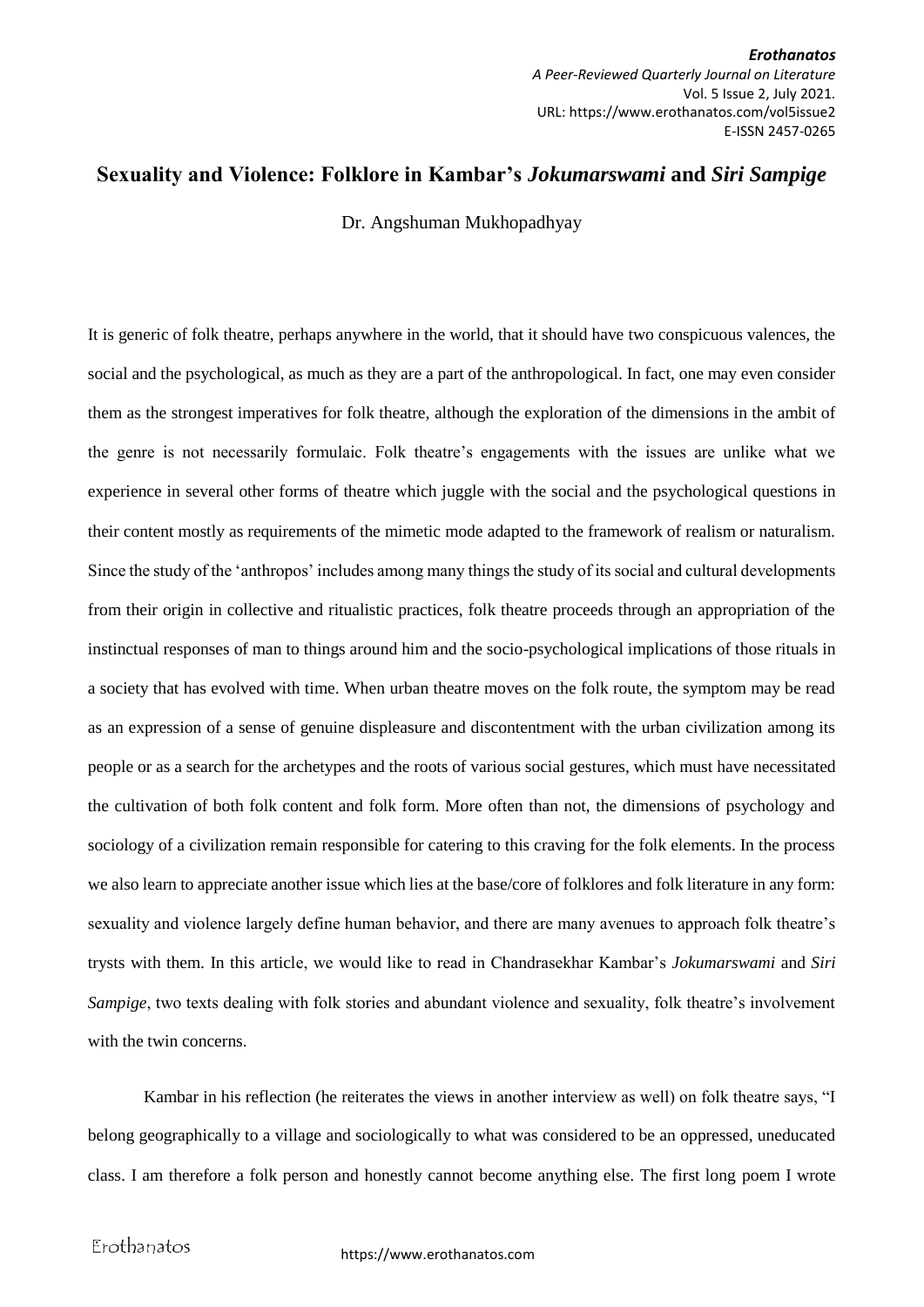'Helatena Kela', that is, 'listen to me' was entirely drawn from my soil" (*Twist in the Folktale* 148). Even though Kambar himself looks askance at an increasing tendency of urban theatre to adopt folk form and folktales as slightly pretentious, it is more a sociological gesture which betrays an attempt to reconcile with the ritualistic past of drama as such. In fact, it is usually in the folk form that ritual and theatre seem to converge; otherwise the two have their different audiences. H. S. Shivaprakash mentions in the chapter titled "From Rituals to Theatre" in his book called *Traditional Theatres* (a part of the series, *Incredible India*), "A ritual is sacred theatre whereas the theatre is secular ritual. The audiences of the two are also different. So are the spaces." (10) At the root of the search for a folk theatre is, therefore, a desire to find a possible conflation of the two, and also to trace the reasons behind an emphasis on certain human propensities like sexuality and violence in the genre, the melting pot for rituals and theatre. Both *Jokumarswami* and *Siri Sampige* have their fair share of aggressivity and sexuality, and they relate to the fertility cult involving sex, procreation, death and/or a ritual murder, the question of love, animosity and self effacement. Quite naturally, Rajeev Taranath found it striking, as he wrote in the Foreword to the edition of Kambar's *Two Plays* (*Rishyashringa* and *Mahmoud Ghawan*), "Kambar's writing confronted me at a time when I was strongly involved with a Kannada version of the familiar Eliot/Lawrentian mode of modernism. . . . The myth of the fisher king and Tiresias, scholar writing on mythology like Jessie Weston and James Frazer, and many other characters and authors of this Euro-American literary discourse were strong presences in my mind." (ix) Although there is no denying the fact that this Eurocentric understanding of the resurgence of a folk tradition as a part of the modernist movement is a kind of blindfold, the repertoire of Indian folk theatre and that of the western cannon have a few things in common; the most significant of the commonalities is this desire to look for the archetype of the clash between life and death in rituals and folk traditions and beliefs. Moreover, Kambar himself mentions about a folk retaliation of the colonial cultural: "We were awestruck by the grandeur and the resonating foreign music. We slowly began to incorporate this music into our songs and folk theatre. While the entry of the hero was signaled by Indian music, the entry of the rakshasa or demon was announced with military band music!" (*Two Plays* xii).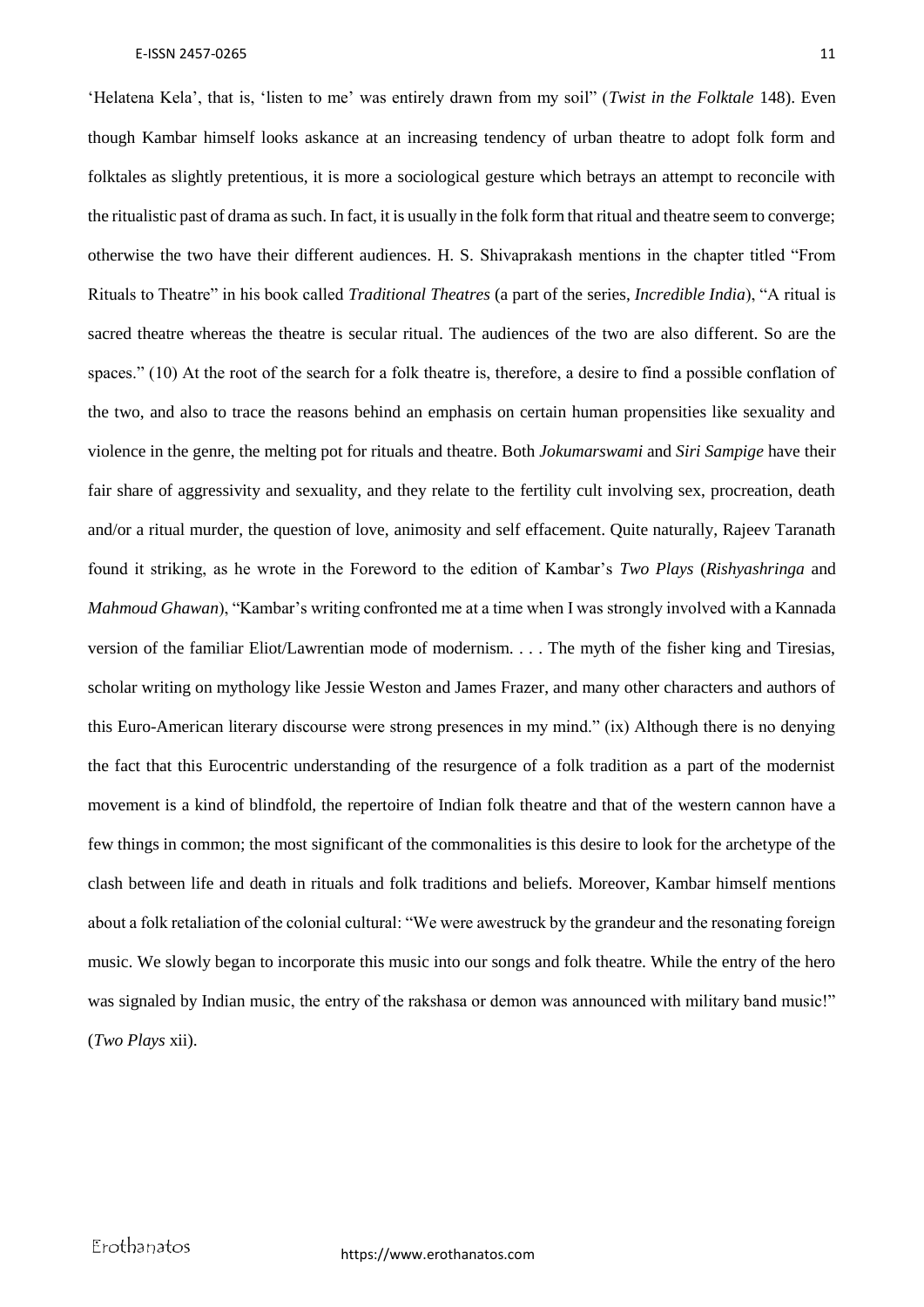$\mathcal{L}$ 

The first production of *Jokumarswami* took place in 1972. It is a play based on the story associated with a phallic god whose worship ensures fertility and rain. As far as the ritual is considered, "an annual festival which normally occurs in August-September, Jokumar Hunnive (full moon night), is named after him. . . .Women belonging to the castes of fisherman, washerman and lime-maker make phallus-shaped idols of Jokumarswami out of wet clay" (*Twist in the Folktale* 3). This story of course sounds similar to several other stories of the birth-death-resurrection of the fertility gods in different mythical stories and folk beliefs across the globe. Eliot, drawing profusely from Frazer and Weston alludes to the dying and resurrected gods associated with the life force in *The Waste Land*. In fact, the ritual of death, more often than not involves a violent death; for instance, Thammuz, Adonis, all have a bloody death. Jokumarswami's association with Shiva on the one hand and death on the other gives him the status of a 'mortal god' familiar in the European classical mythological construct. When Kambar uses the story of Basanna as a modern counterpart to the folk narrative of Jokumarswami, Basanna becomes a symbolic representation of the archetypal Jokumarswami, the phallic god. Basanna, the virile, rebellious figure establishes himself from the beginning as the most convincing and loudest voice of opposition to Gowda, a deceitful feudal lord who robs all his 'subjects' of their lands, a pot bellied man who has touched all women but has not quite touched them for real. He is childless in his own life and his sexual impotency is complemented by his violent assertion of his power in all other spheres of life. Gowda, a perennially evil man is a symbolic representation of the destructive force, and Basanna of the life force. They are bound to clash, and in their clash rests, the meaning of the life of the people in the village. When Gowdathi the wife of the Gowda, keen on getting pregnant goes to the prostitute Shari's abode for the totemic snake gourd, she learns that Gowda may not be entrusted with the act of impregnating her for the obvious reason that he is impotent. Interestingly, the conflictual nature of Basanna and Gowra's relationship becomes all the more disturbing when the latter's popularity among women becomes a threat to Gowda and many other men. Basanna's sexual union with Gowdhati is the culmination of the conflict between the two of them. Ananda Lal in the 'Introduction' to the collection of the plays *Twist in the Folktales* (henceforth TITF) writes,

> Obviously the Dionysian figure in Jokumarswami is Basanna, so he must become the sacrificial scapegoat at the end in order that the village may prosper. This link is established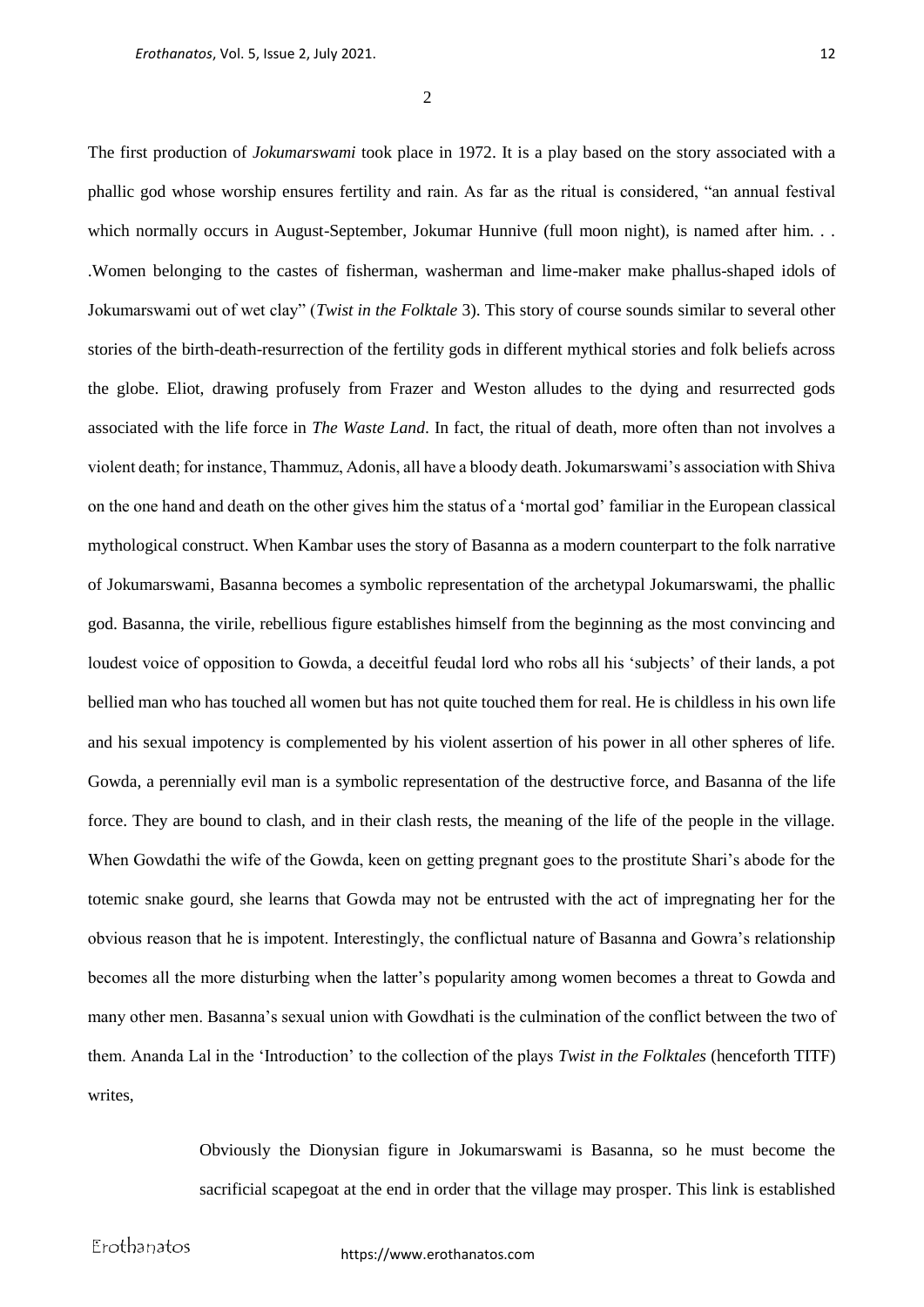fairly early, when his rival Gowda admits, "Which woman has not been touched by Basanna?". . . .As we already know that land equals woman and woman equals land, Gowda tried to speak metaphorically. . . .' (ix)

The problem of Jokumarswami can be interpreted on one hand in terms of the tussle between Eros and Thanatos, to use two Freudian terms, and on the other in terms of the Girardian, principally anti Freudian, mimetic desire leading to violence and the phenomenon of scapegoating. Basanna even identifies himself as Jokumara in one of his speeches: "The lips of all the girls/Have only my name on them,/The girls call me/Come, uncle Basanna. . ./They stammer, they stutter/Come, Jokumara" (*TITF* 45).

Towards the end of the play, when Gowda and the men of the village come to take revenge on Basanna, kill him, the folk story of Jokumara's death comes alive and is reenacted like a ritual. "The scapegoat mechanism is central to Girard's theory of religion which, he maintains, legitimizes or sacralises a certain social or cultural configuration" (Chris Fleming 62). Gowda considers everything around him to be owned by him; unfortunately, he fails to understand that his relationship with Basanna is aggravated the moment they start desiring the same thing and it is not restricted to the land that Gowda has pilfered from Basanna's father and many others. And the final precipitation of their rivalry takes place when Basanna sexually desires the wife of Gowda. Girard's mimetic desire and the concept of violence pitted against Freud's 'death instinct' or 'death drives' identifies the root of violence into a sense of rivalry growing between two persons who are mimetically desiring the same thing: "Two desires converging on the same object are bound to clash. Thus, mimesis coupled with desire leads automatically to conflict" (Girard 155). A ridiculous foil to the rivalry between Gowda and Basanna is Gurya and and Gowda's power-equation; even when Gowda desires Gurya's land and Ningi the girl Gurya likes, their rivalry is never fully fledged for Gowda violently curbs Gurya's power of desire, his right to desiring an object. In fact, violence is perpetuated by Gowda to make the mimesis of desire almost impossible for the people of the village. Basanna subverts the power structure but is not completely successful. He has to be sacrificed for perpetuating both, the life and the power structure in the village. When all the men join hands with Gowda for killing Basanna, a ritual sacrifice, their violence is born out of a sense of rivalry, for Basanna has allegedly 'touched' all the women in the village. However, it seems more a facile logic for justifying the sacrifice than anything else: "Slay, slay the village rascal! Son of a whore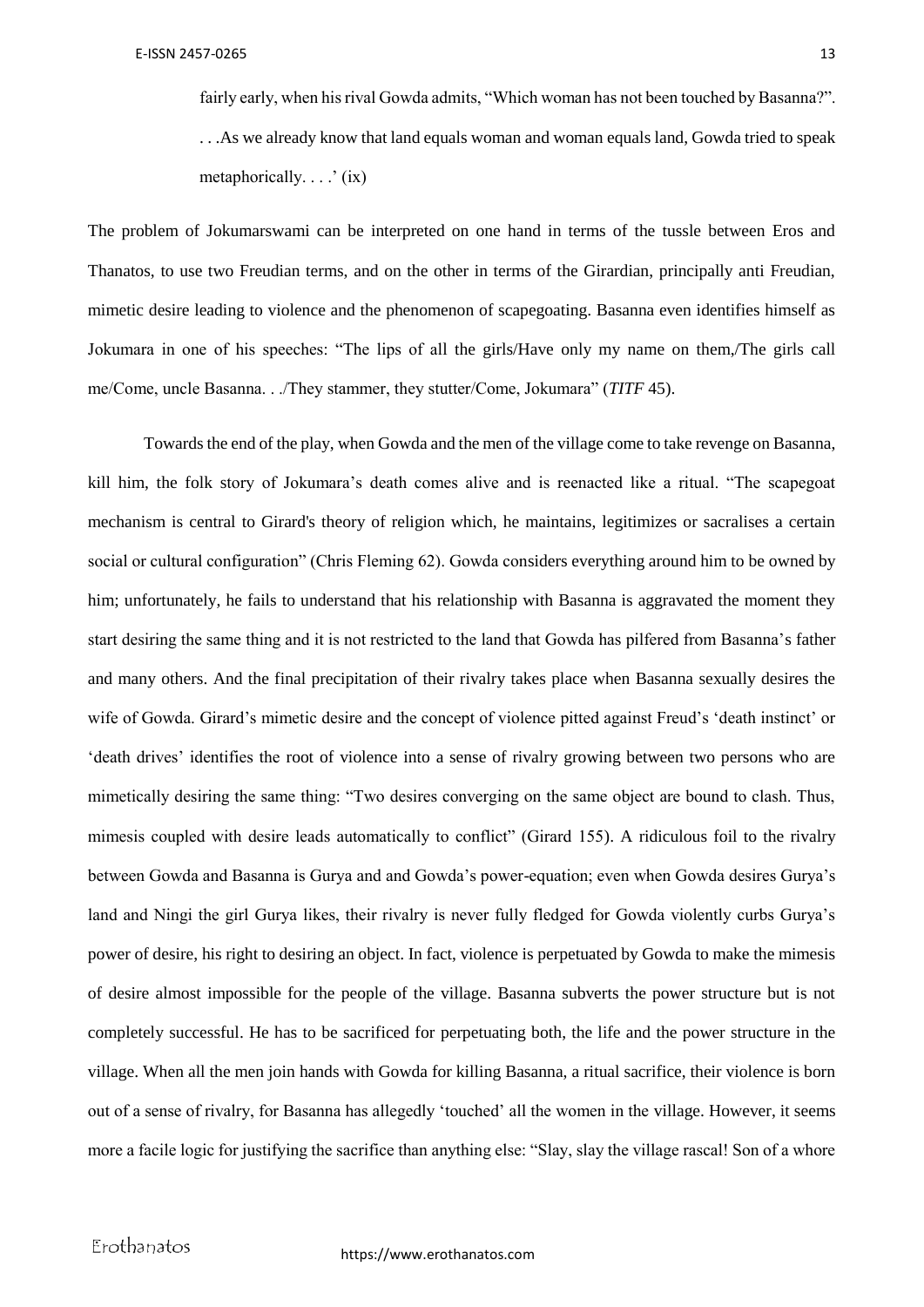Basanna, get up!/ Gowdhati is calling./Luring girls/With a talking parrot,/Claiming all the fields as his--/ Let's make mincemeat out of him/With one blow" (*TITF* 55).

Basanna's association with sexuality, abundant vitality or sexual energy symbolically presents him as a Dionysian character: "A comparison with Euripides's *Bacchae* is in order", as Ananda Lal points out (*TITF* viii). Interestingly, the Girardian concept of violence presents the divine as a fusion of the contraries – the beneficent and the maleficent: "If we understand the interplay of violence in primitive societies, the origins and structure of all mythical and supernatural beings becomes clear. As we have seen, the surrogate victim meets his death in the guise of the monstrous double. All sacred creatures partake of monstrosity, whether overtly or covertly; this aspect of their nature can be traced to the monstrous double." (Girard 256) Gowda and Basanna in the context of the play are like the two facets of the divine – one is powerful, in command but necessarily evil and sterile which is the maleficent form of the divine, and the other, subversive with his constructive, regenerative ability, fertile, but almost uncontainable and therefore, ironically, the latter becomes the victim.

In *Siri Sampige*, an acute expression of mimetic desire again creates the occasion for tension and violence. The story, based on a folk tale highlighting the mind-body duality along with an intricate probe into the vanity of human desire, is complex and layered with the main and the sub plot dealing largely with the same tropes. *Siri Sampige*, the English translation of which came out as late as 1991 tells us the story of a prince whose life bears resemblance to the mythical Narcissus; one may say, *Siri Sampige* is Kambar's take on the myth of Narcissus. The minor plot transforms the profound psychological underpinning of the main plot, from the level of abstraction to something obvious, mundane and even gross. Awali and Jawali, the twins fall for the same woman named Kamala, and their initial brotherly closeness transforms into rivalry. In their newly discovered enmity, Awali goes to the extent of killing his brother Jawali. The murder however, is justified by Awali in view of his brother's transformation into a snake and mating with Kamala. This story of sexuality and violence in the minor plot is a mirror image of what happens in the main plot. Kambar works on these parallel stories that have the same trajectory of motion. In the main plot, Sivanagadeva whose mother wants him to get married to avert the dangerous prophetic utterance about his life desires to get united with the lamp maiden appearing in his dream. Unfortunately, his dream turns out to be a strange illusion as he eventually splits himself into two thinking that the woman resides in him; but the other manifestation emerging from this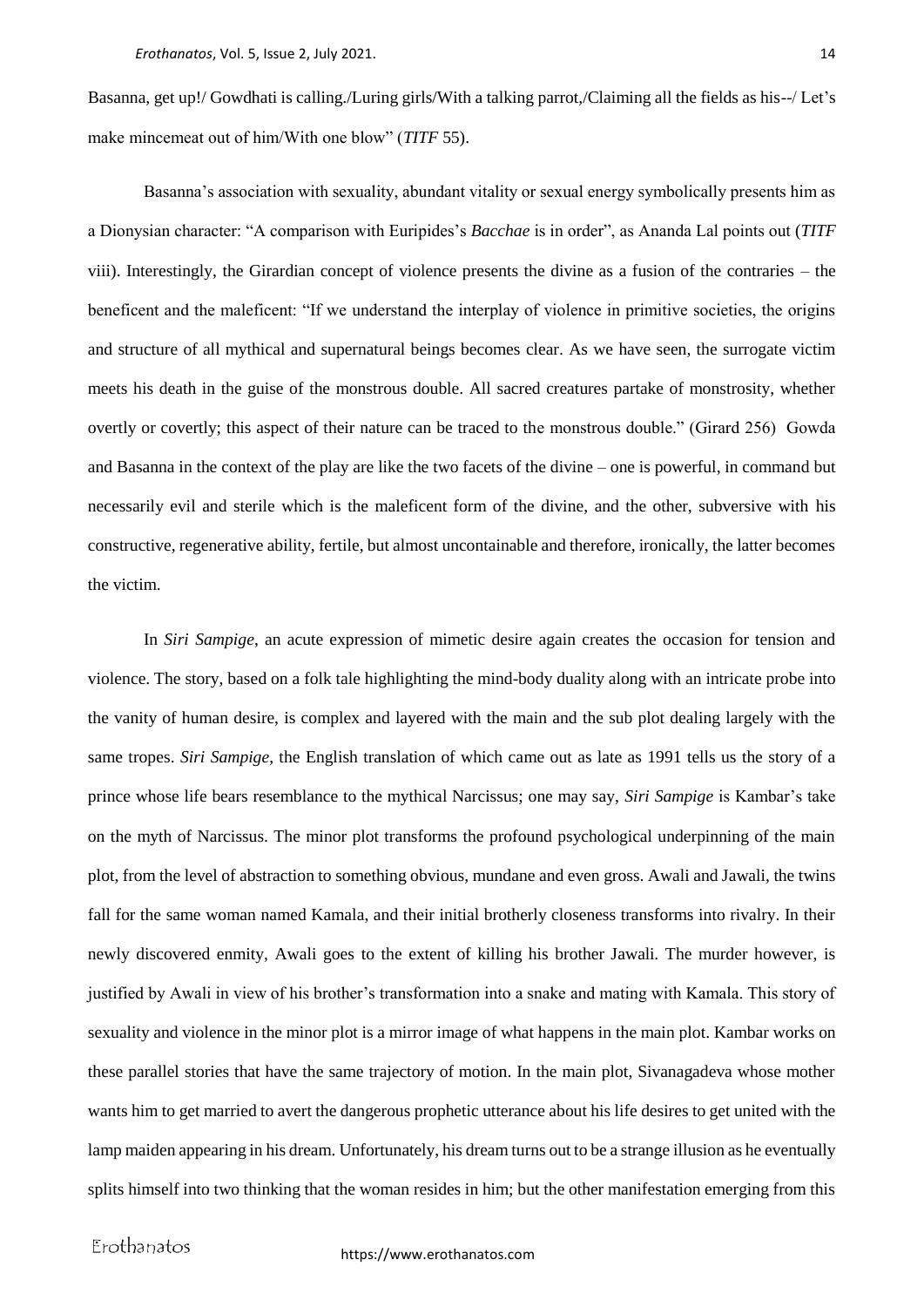split is the charming, wily, yet majestic snake, Kalinga. The meaning of this miracle is perhaps understood in terms of an objectification of the subject: the narcissistic Prince gets to see the object of his desire in a tangible form, and since the fantastic vision of the lamp maiden precipitates into something else, an intriguing narrative unfolds the true nature of his self-love. The deaths of Awali and Jawali in the sub-plot and that of the Prince and Kalinga the serpent in the main plot can be seen as a consequence of violence rooted in mimetic desire. Nevertheless, violence is not the ultimate end in the story, and not even an end in itself; it is rather the precipitation of a self-annihilating attempt since the Queen, like Narcissus's mother learns from a prophecy that the prince's life will be in danger when he sees his own reflection. In the main plot, the process is a complex one, whereas in the sub-plot it is vivid. When Awali comes back in the life of the married couple after his penance, the two brothers recognize each other with surprise as if realizing for the first time that by desiring the same woman they became rivals, although they are basically the same individual:

Awali: Mirror, mirror have you an eye, too?/ Or, has my eye become a mirror now?

Jawali: Is that you seeing me?/ Or, is this I seeing you?" (*Modern Indian Drama: An Anthology* 360)

A perfect instance of the Lacanian gaze, Awali and Jawali look at each other only to discover the gaze being turned on them from the opposite end! In fact, the connection between narcissism and aggressivity is well established in Lacan in his *Ecrits*; "Aggressivity", Lacan writes, "is the correlative tendency of a mode of identification that we call narcissistic, and which determines the final structure of man's ego and of the register of entities characteristic of his world" (qtd. in Woodward 74). Kathleen Woodward in her study, "The Look and the Gaze: Narcissism, Aggression, and Aging", moreover, proposes to bring in René Girard in connection with her reading of Lacan's arguments about aggression and narcissism. She thinks, Girard might be critiquing Freud, but his position regarding narcissism is fundamentally Lacanian (82). In Kambar's play, the main plot with the Prince and his 'monstrous double' (in the Girardian sense), Kalinga too are bound by a gaze. While the lamp maiden's feminine identity in his dream and Kalinga's male identity as his 'other' problematizes the Prince's desire, it is Siri Sampige in whom we see the desires converging in the later part of the play. Kalinga entices her successfully as her own husband seems to drift away from her in search of his lost self. The snake consummates with her just Awali saw Jawali doing in the form of a snake with Kamala. After their confrontation in the battlefield, when the Prince kills Kalinga, he learns to his dismay that his own existence

Erothanatos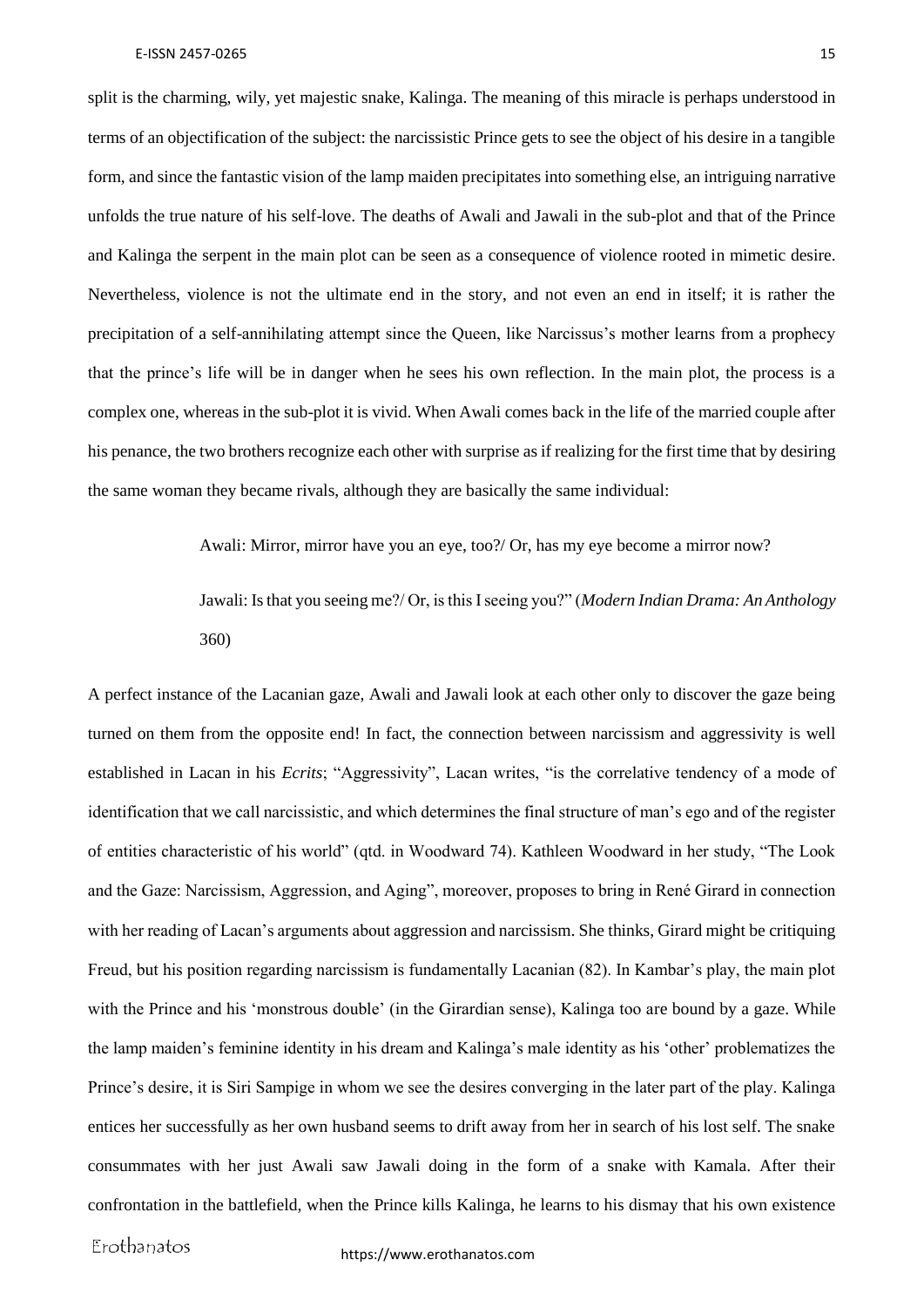was intricately enmeshed with his 'other' half's life. However, as the Queen mother remained witness to the initial split, Siri Sampige witnesses the union of the selves in death. In the final scene the servant reports Awali's death by drowning, who was attempting to kill his own reflection in water thinking it to be Jawali, thereby, provides the narrative with a comprehensive closure.

The concerns of sexuality and violence thus constitute a continuum, a single framework of related, as well as causally connected human responses; in both plays, sexual desire and the object of desire for that matter create the possible tension and rivalry. 'The adulterous vitality of *Jokumarswamy*' (*Two Plays* x) combines with a violent episode of killing Basanna who seems to be a metaphor for a scapegoat sacrificed for restoring fertility to the land. Nevertheless, there is a transformation from ritual violence to original acts of violence, and there is a subtle difference between the two: "The original act of violence is unique and spontaneous. Ritual sacrifices, however, are multiple, endlessly repeated. . . . The ritual process aims at removing all element of chance and seeks to extract from the original violence some technique of cathartic appeasement" (Girard 107). Basanna's violent death in the hands of the village folks and Gowda is an original act of violence that gets a ritual status the moment we understand that he is our *Jokumarswami*, a Dionysian figure. On the other hand, *Siri Sampige* focuses on a desire that is destructive; a self-effacing desire that develops from a narcissistic attraction for one's own self through a splitting of the self to objectify the subject and then a growing animosity between the two selves for desiring the one and the same thing/being. *Siri Sampige* deals with a much more complex psychological process than what we get to see in *Jokumarswami*; sexual desire in the former is even counter-productive, that is, intricately fused with aggressivity. Ananda Lal in his 'Introduction' quotes Kambar's opinion of folk theatre while pointing out in the same breath Kambar's rather uncritical position regarding organized religion. However, Kambar's personal faith may be beside the point; nevertheless, his insightful projection of modern audience's interest in folk theatre is absolutely adequate: "the folk theatre includes dance, drama, narration, song, sex, death and religion. . . . A Londoner finds his dance, song, drama and religion at different places. A man from my village looks for all these things together" (*TITF* xv). Within the fold of folk theatre therefore, a consistent blend of the elements of sexuality and violence becomes an objective; it addresses the need to understand the growth of human civilization in the perspective of the basic tenets of emotions and responses to certain things. Chandrasekhar Kambar therefore, explores the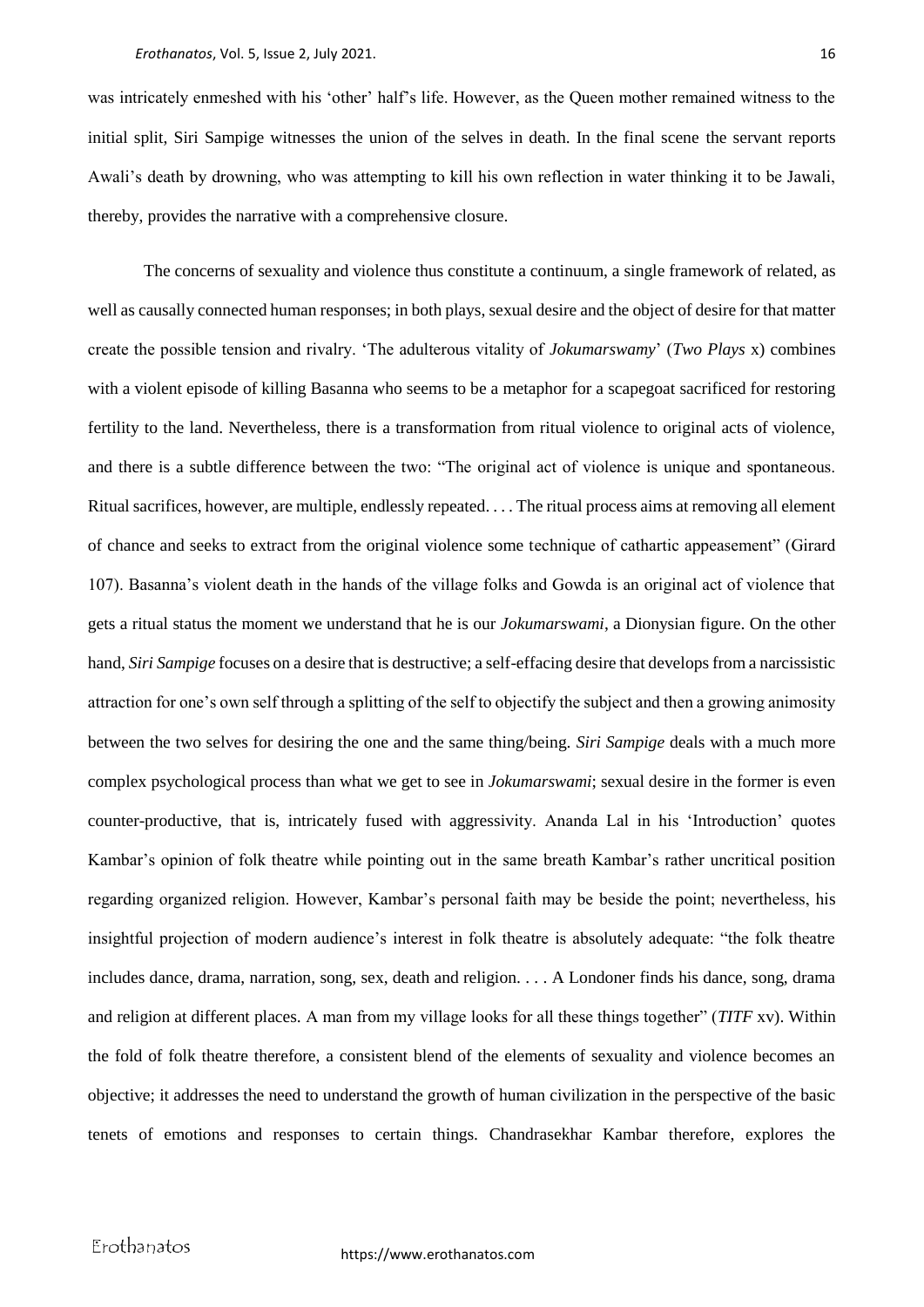characteristic features and intricacies of folk theatre to the fullest to emphasize sexuality and violence as essential markers of the civilization and also as the zone of convergence for rituals and theatre.

## **Works Cited**

- Fleming, Chris. "Mimesis and Violence- an Introduction to the Thought of Rene Girard." *Australian Religion Studies Review*. Vol 15:1, 2002. Web. <https://openjournals.library.sydney.edu.au/index.php/ARSR/article/view/8964>
- Girard, René. *Violence and the Sacred*. Translated by Patrick Gregory. London and New York: Continuum, 2005. Print.
- Kambar, Chandrasekhar. Author's Note. *Two Plays* by Chandrasekhar Kambar. Trans. Krishna Manavalli. India: Penguin Random House India, 2020. Print.
- **---.** Interview by Samik Bandyopadhyay. Natya Shodh Sansthan, 2 Dec. 1987. Web. <https://sites.google.com/view/nssheritagelibrary/home>

**---.** A Note on Jokumarswami. *Twist in the Folktale.* Calcutta: Seagull Books, 2004. Print.

- **---.** "Jokumarswami". *Twist in the Folktale*. Calcutta: Seagull Books, 2004. Print.
- **---.** "Siri Sampige". *Modern Indian Drama: An Anthology*. Edited by G. P. Deshpande. New Delhi: Sahitya Akademi, 2000. Print.
- Lal, Ananda. "Introduction". *Twist in the Folktale.* Calcutta: Seagull Books, 2004. Print.
- Shiva Prakash, H. S. *Traditional Theatre*. Incredible India. New Delhi: Wisdom Tree, 2007. Print.
- Taranath, Rajeev. Foreword. *Two Plays* by Chandrasekhar Kambar. Trans. Krishna Manavalli. India: Penguin Random House India, 2020. Print.
- Woodward, Kathleen. The Look and the Gaze: Narcissism, Aggression and Aging. *SubStance*, Vol.18.1, Issue 58, 1989: 74-88. Jstor. Web.<https://www.jstor.org/stable/3685030>